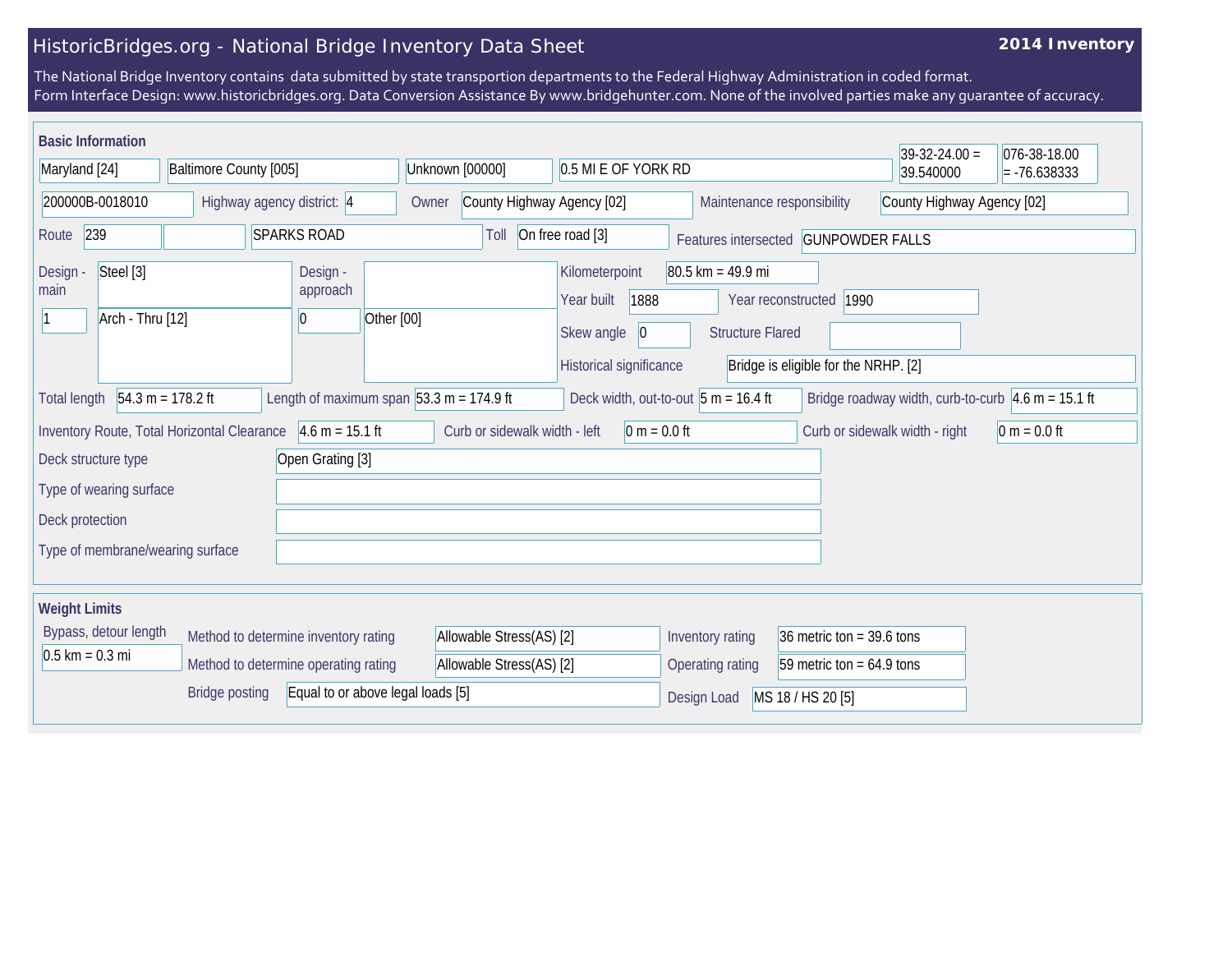| <b>Functional Details</b>                                                                                                              |                                                                                |  |  |  |  |  |  |  |
|----------------------------------------------------------------------------------------------------------------------------------------|--------------------------------------------------------------------------------|--|--|--|--|--|--|--|
| Average daily truck traffi 5<br>Average Daily Traffic<br>1000                                                                          | 2016<br>Year 1996<br>Future average daily traffic<br>2000<br>%<br>Year         |  |  |  |  |  |  |  |
| Minor Collector (Rural) [08]<br>Road classification                                                                                    | $4.6 m = 15.1 ft$<br>Approach roadway width<br>Lanes on structure 1            |  |  |  |  |  |  |  |
| Type of service on bridge Highway [1]                                                                                                  | Direction of traffic One lane bridge for 2 - way traffic [3]<br>Bridge median  |  |  |  |  |  |  |  |
| No parallel structure exists. [N]<br>Parallel structure designation                                                                    |                                                                                |  |  |  |  |  |  |  |
| Type of service under bridge<br>Waterway [5]                                                                                           | Navigation control<br>Lanes under structure<br> 0                              |  |  |  |  |  |  |  |
| $0 = N/A$<br>Navigation vertical clearanc                                                                                              | Navigation horizontal clearance $ 0 = N/A $                                    |  |  |  |  |  |  |  |
| Minimum navigation vertical clearance, vertical lift bridge                                                                            | Minimum vertical clearance over bridge roadway<br>$4.27 m = 14.0 ft$           |  |  |  |  |  |  |  |
| Minimum lateral underclearance reference feature Feature not a highway or railroad [N]                                                 |                                                                                |  |  |  |  |  |  |  |
| Minimum lateral underclearance on right $0 = N/A$                                                                                      | Minimum lateral underclearance on left $0 = N/A$                               |  |  |  |  |  |  |  |
| Minimum vertical underclearance reference feature Feature not a highway or railroad [N]<br>Minimum Vertical Underclearance $ 0 = N/A $ |                                                                                |  |  |  |  |  |  |  |
| Appraisal ratings - underclearances N/A [N]                                                                                            |                                                                                |  |  |  |  |  |  |  |
|                                                                                                                                        |                                                                                |  |  |  |  |  |  |  |
| <b>Repair and Replacement Plans</b>                                                                                                    |                                                                                |  |  |  |  |  |  |  |
| Type of work to be performed                                                                                                           | Work done by                                                                   |  |  |  |  |  |  |  |
|                                                                                                                                        | Bridge improvement cost<br>Roadway improvement cost                            |  |  |  |  |  |  |  |
|                                                                                                                                        | Length of structure improvement<br>Total project cost                          |  |  |  |  |  |  |  |
|                                                                                                                                        | Year of improvement cost estimate                                              |  |  |  |  |  |  |  |
|                                                                                                                                        | Border bridge - state<br>Border bridge - percent responsibility of other state |  |  |  |  |  |  |  |
|                                                                                                                                        | Border bridge - structure number                                               |  |  |  |  |  |  |  |